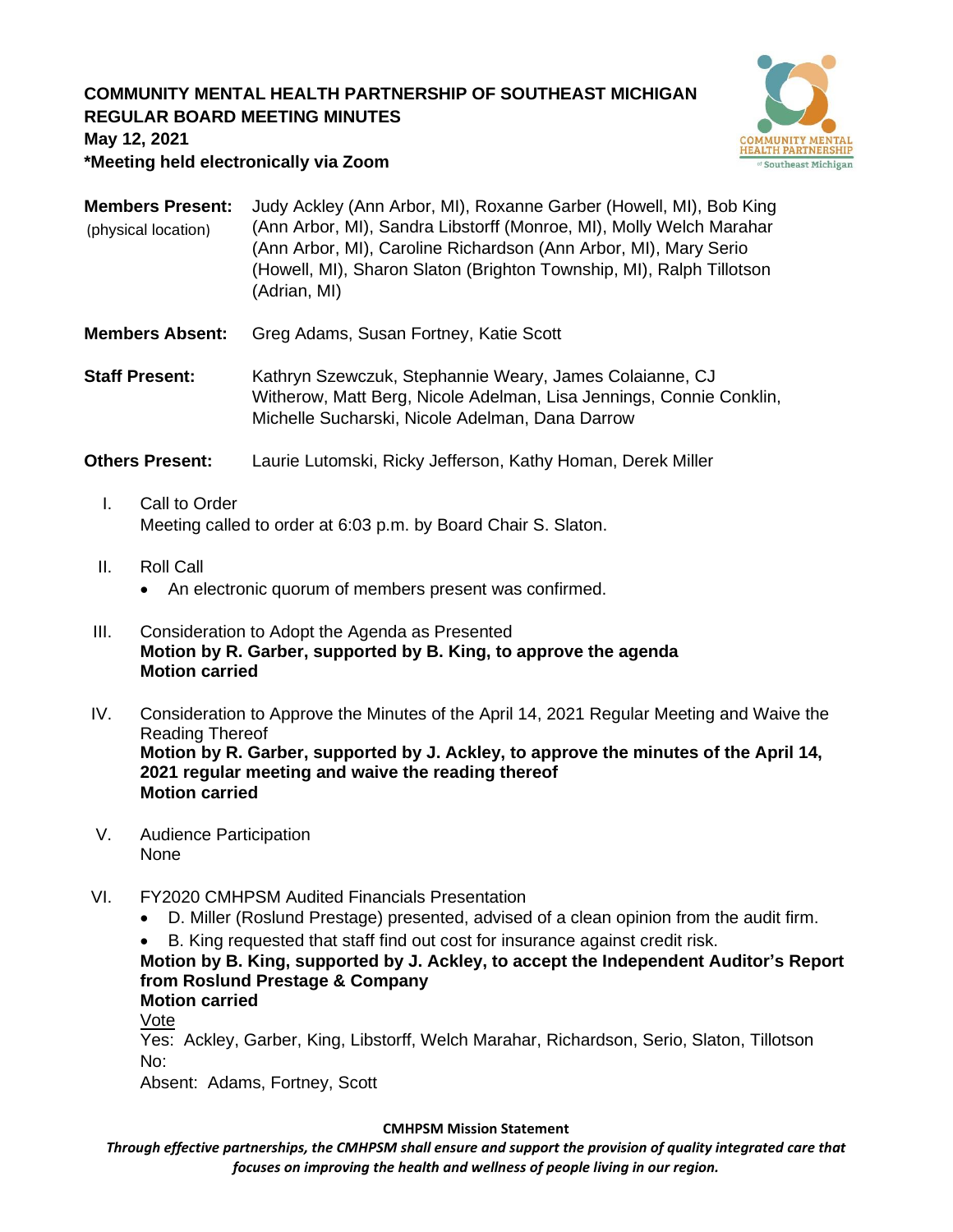- VII. Discussion on System Reform / Redesign Proposals
	- J. Colaianne shared what is currently known about 2 potential proposals to revise the mental health system.
	- The Shirkey proposal would move much of what is currently being done by the public system to the Medicaid health plans. PIHPs would be eliminated. CMHs wouldn't be the only guaranteed providers of services behavioral health.
	- The Whiteford proposal would move more of the authority back to the state. The state would hold contract with CMHs and other entities, removing the PIHP layer and some other local controls.

# VIII. Old Business

- a. May Finance Report FY21 as of March 31<sup>st</sup>
	- M. Berg presented.
	- Monroe has shown improvement over the last month.
	- The region is still in communication with the state regarding the use of ISF to pay down the FY18 deficit. The most recent update is that state will need to go to CMS (Center for Medicaid Services) for approval because the proposed plan is outside of the PIHP contract's parameters.
- b. FY2021 Strategic Plan Metrics Presentation
	- J. Colaianne provided an update.
	- All metrics are within targeted range.

## IX. New Business

- a. Board Information CEO Contract Authority
	- C. Witherow presented contracts that were enacted within the CEO's authority; no board action was needed.
- b. Board Action Contracts

#### **Motion by, supported by R. Garber, supported by C. Richardson, to authorize the CEO to execute the contracts/amendments as presented Motion carried**

Vote

Yes: Ackley, Garber, King, Libstorff, Welch Marahar, Richardson, Serio, Slaton, **Tillotson** 

No:

Absent: Adams, Fortney, Scott

c. Board Action - Financial Stability and Risk Reserve Board Governance Policy **Motion by M. Serio, supported by C. Richardson, to approve the updated Financial Stability and Risk Reserve Board Governance Policy Motion carried**

Vote

Yes: Ackley, Garber, King, Libstorff, Welch Marahar, Richardson, Serio, Slaton, **Tillotson** 

No:

Absent: Adams, Fortney, Scott

## X. Reports to the CMHPSM Board

- a. Report from the SUD Oversight Policy Board (OPB)
	- The region is awaiting news on the Covid-19 block grant. The allocation amount is known, but how it will be allowed to be used is unknown at this point.

## **CMHPSM Mission Statement**

*Through effective partnerships, the CMHPSM shall ensure and support the provision of quality integrated care that focuses on improving the health and wellness of people living in our region.*